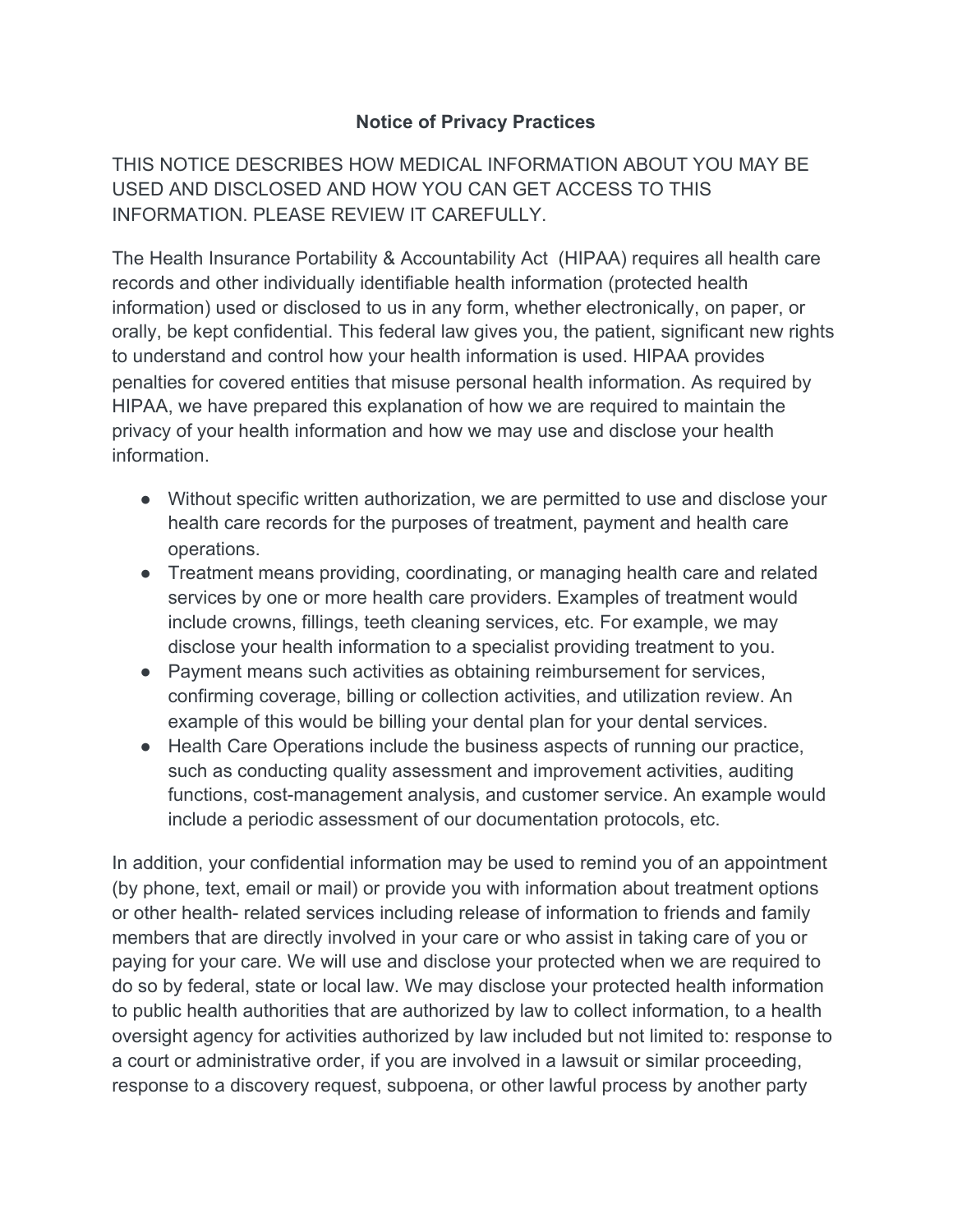involved in the dispute, but only if we have made an effort to inform you of the request or to obtain an order protecting the information the party has requested.

We will release your protected health information if requested by a law enforcement official for any circumstance required by law. We may release your protected health information to a medical examiner or coroner to identify a deceased individual or to identify the cause of death. If necessary, we also may release information in order for funeral directors to perform their jobs. We may release protected health information to organizations that handle organ, eye or tissue procurement or transplantation, including organ donation banks, as necessary to facilitate organ or tissue donation and transplantation if you are an organ donor. We may use and disclose your protected health information when necessary to reduce or prevent a serious threat to your health and safety or the health and safety of another individual or the public. Under these circumstances, we will only make disclosures to a person or organization able to help prevent the threat. We may use or disclose your health information to assist in disaster relief efforts.

We may disclose your protected health information if you are a member of U.S. or foreign military forces (including veterans) and if required by the appropriate authorities. We may disclose your protected health information to federal officials for intelligence and national security activities authorized by law.

We may disclose your protected health information to correctional institutions or law enforcement HIPAA officials if you are an inmate or under the custody of a law enforcement official. Disclosure for these purposes would be necessary: (a) for the institution to provide health care services to you, (b) for the safety and security of the institution, and/or (c) to protect your health and safety or the health and safety of other individuals or the public.

We may release your protected health information for workers' compensation and similar programs.

Any other uses and disclosures will be made only with your written authorization. You may revoke such authorization in writing and we are required to honor and abide by that written request, except to the extent that we have already taken actions relying on your authorization.

You have certain rights in regards to your protected health information, which you can exercise by presenting a written request:

● The right to request restrictions on certain uses and disclosures of protected health information, including those related to disclosures to family members,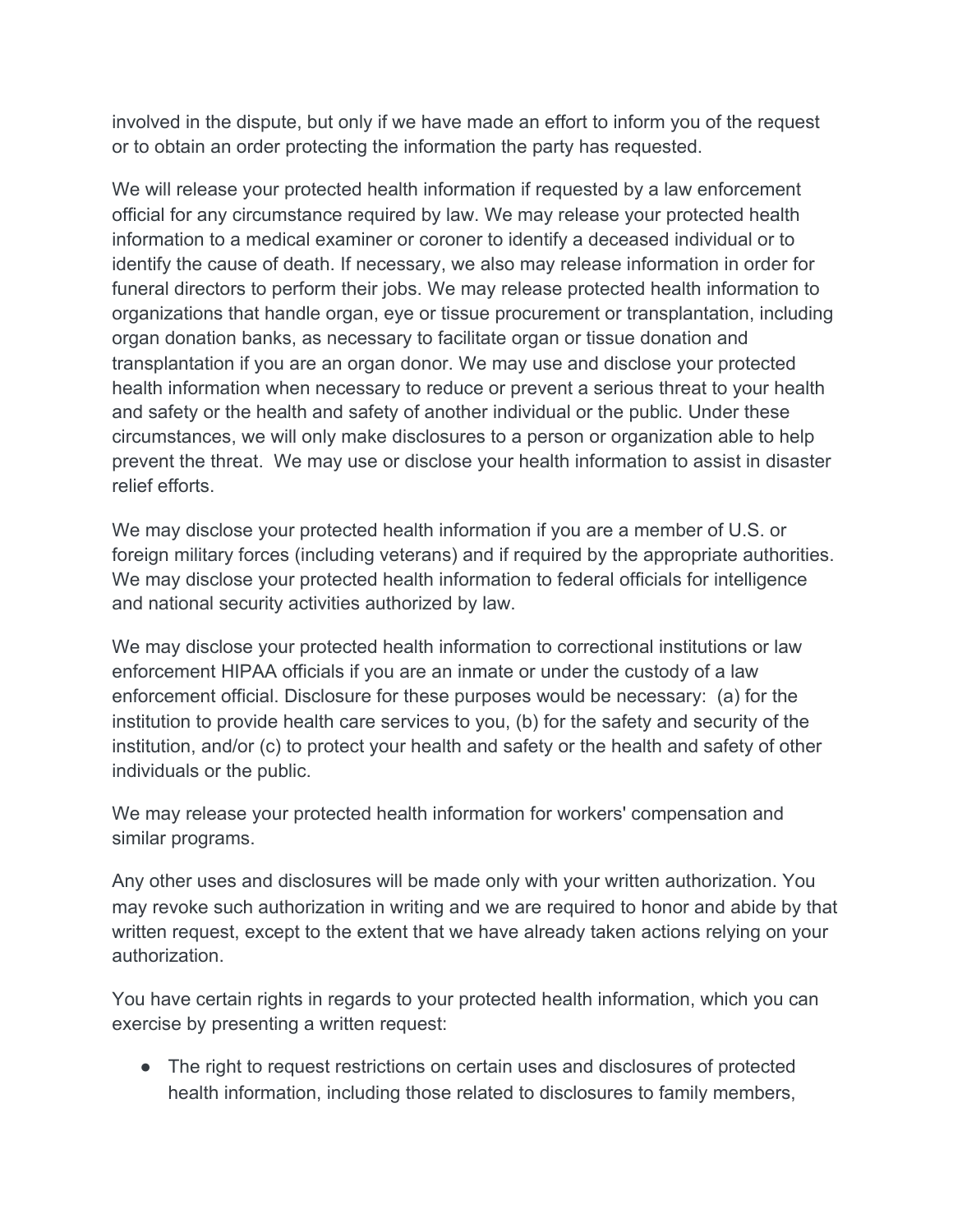other relatives, close personal friends, or any other person identified by you. We are, however, not required to agree to a requested restriction. If we do agree to a restriction, we must abide by it unless you agree in writing to remove it.. Your written request must include (1) what information you want to limit (2) whether you want to limit our use, disclosure or both, and (3) to whom you want the limits to apply.

- The right to request to receive confidential communications of protected health information from us by alternative means or at alternative locations.
- The right to access, inspect and copy your protected health information. You must make the request in writing. We will charge you a reasonable cost-based fee for the cost of supplies and labor of copying, and for postage if you want copies mailed to you.
- The right to request an amendment to your protected health information.
- The right to receive an accounting of disclosures of protected health information outside of treatment, payment and health care operations.
- The right to obtain a paper copy of this notice from us upon request.

We are required by law to maintain the privacy of your protected health information and to provide you with notice of our legal duties and privacy practices.

You will receive notifications of breaches of your unsecured protected health information as required by law.

We are required to abide by the terms of the Notice of Privacy Practices currently in effect. We reserve the right to change the terms of our Notice of Privacy Practices and to make the new notice provisions effective for all protected health information that we maintain. Revisions to our Notice of Privacy Practices will be posted on the effective date and you may request a written copy of the Revised Notice from this office. You have the right to file a formal, written complaint with us at the address below, or with the Department of Health & Human Services, Office of Civil Rights, in the event you feel your privacy rights have been violated. We will not retaliate against you for filing a complaint.

For more information about HIPAA or to file a complaint:

The U.S. Department of Health & Human Services

Office of Civil Rights

200 Independence Avenue, S.W.

Washington, D.C. 20201